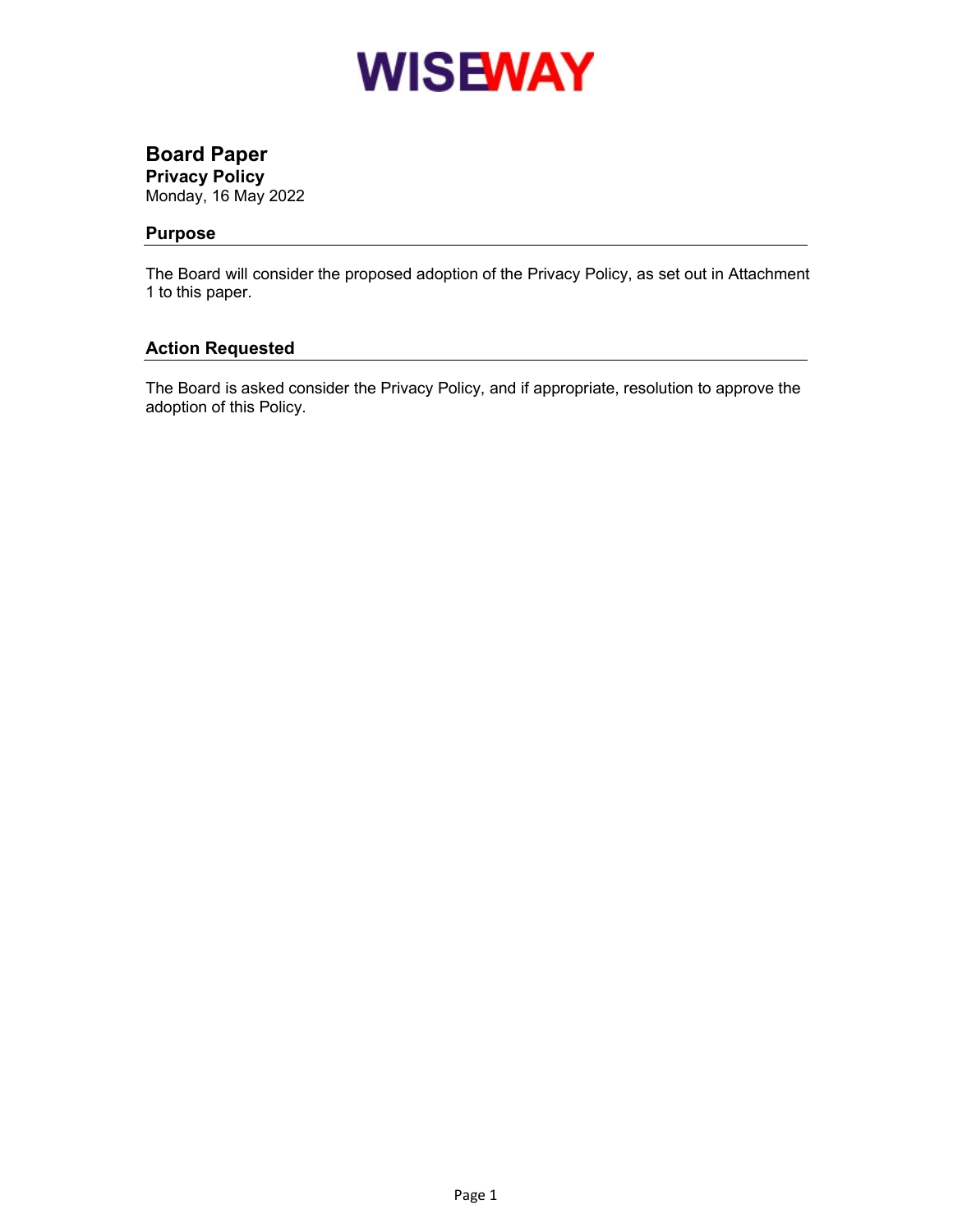# Attachment 1



# Privacy Policy

Wiseway Group Limited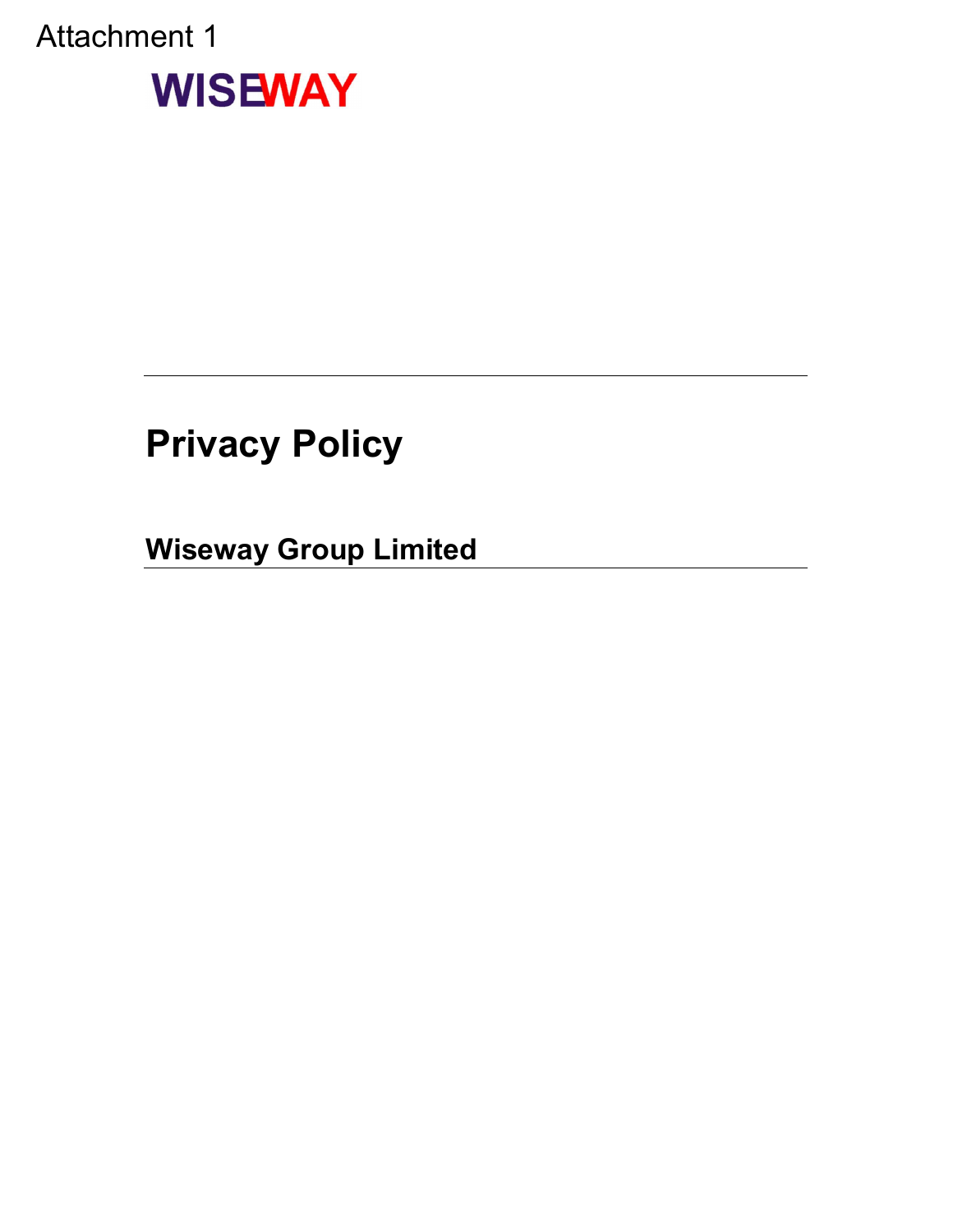#### **Overview**

This is the Privacy Policy of Wiseway Group Limited ("Wiseway") (ACN) 624 909 682. We are committed to protecting your personal information and your right to privacy.

#### Scope

This Privacy Policy governs the privacy policies and practices of Wiseway Group Limited ("Wiseway", "Company") and also encompassing our products ("System/s", "Product/s") and services.

This also applies to all entities that we have acquired or merged, or for those where we have significant control.

Please read our Privacy Policy carefully as it will help you make informed decisions about sharing your personal information with us.

#### Information We Collect

The amount of personal information we collect when using our products and services is limited to what is required and necessary. The personal information that we collect depends on the context of your interaction with us and the Company, the choices you make and the products and services you use.

Personal information is any information that can be used to identify you.

Examples of personal information which we may collect from you include, but are not limited to, your name, postal address, delivery and collection addresses, fax, phone number, ABN and e-mail address. This personal information may also include details of the services which you have purchased from us, such as the date that you purchased the service and the nature of the goods to be delivered. If you provide financial information to us, or establish a credit account with us to pay the fees we charge, we collect some additional necessary information, such as a billing address, a credit card number and credit card expiration date, financial institution account details and tracking information from cheques or money orders.

Wiseway collects personal information to conduct its business, to provide and market its goods and services, for employment of staff (in the pre-employment and employment context) and to meet its legal obligations. This personal information may include: for employment (application and resume details, reference checking details, medical examination results (with the prospective employee's consent), psychological, alcohol, illegal drug testing and criminal record checks), employment application forms, personal details (including details of any personal disability or medication), bank account details and tax file number details, contact details (including emergency and next of kin information details) and superannuation details), for commercial customers and suppliers (personal details, financial details, trade reference and credit checks).

We will never sell or share your data to external parties for marketing or other purposes.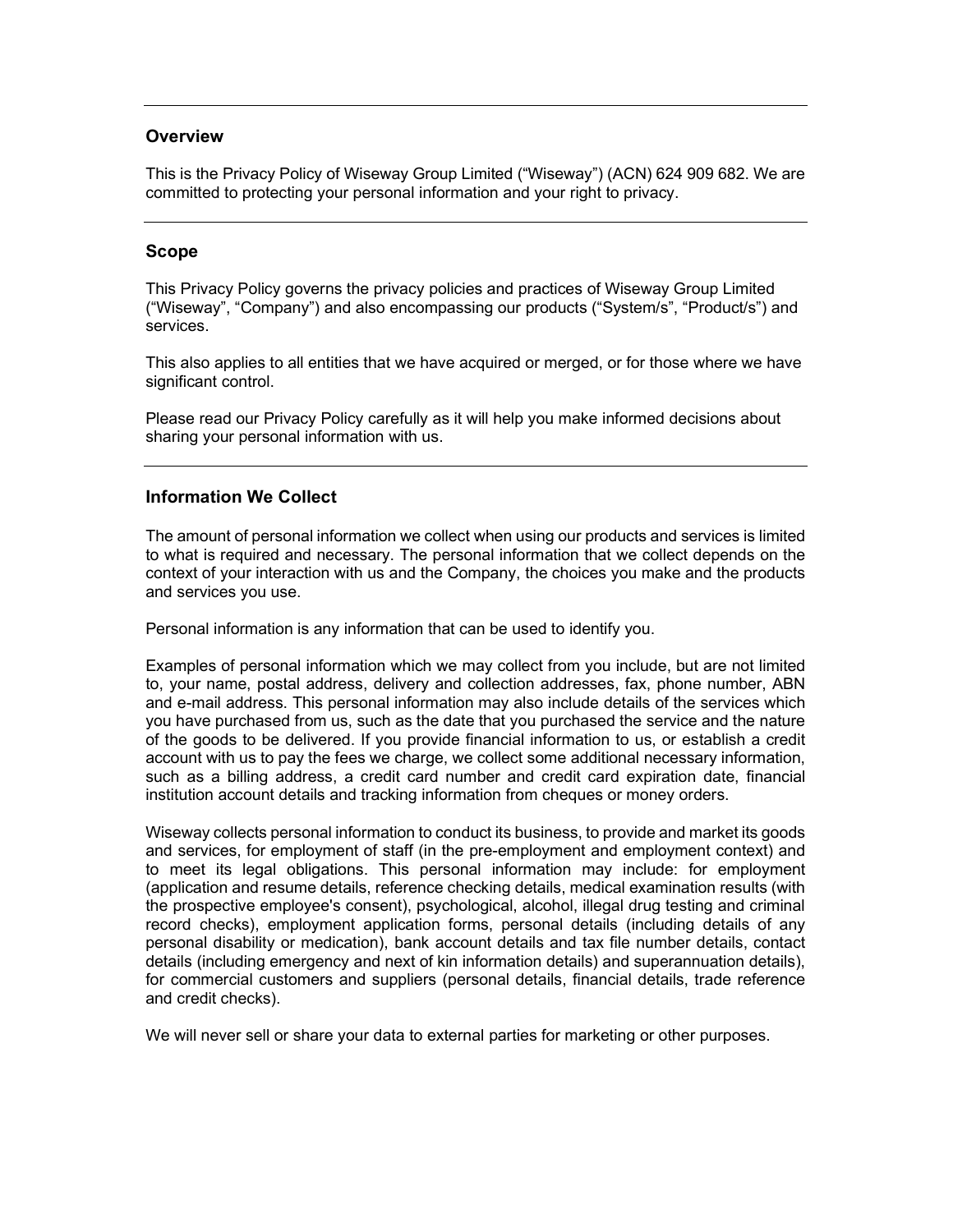#### Privacy Policy for Wiseway Website

As a Visitor, you can freely browse our website to find out more about our Company. You are not required to provide us with any personal information as a Visitor.

We collect your personal information when you register with us ("User", "Client", "Contractor"), when you express an interest in using our products and services, when you participate in activities on our website or otherwise contacting us. Some of the information we collect are your name, email address and preferred means of communication.

## Privacy Policy for Wiseway Clients

If you are a client or a third-party vendor/supplier, potential or otherwise, we may collect and hold financial information about your organisation and your credit history, business credentials and banking information. We may, with your consent, seek trade references and undertake credit checks with external parties. We will use this information to help us establish a strong business relationship with you and/or to determine payment terms and appropriate commercial arrangements or any matter related to this.

## Automatically Collected Information

When you use our Website, we automatically collect certain computer information by the interaction of your mobile phone or web browser with our Website. Such information is typically considered non-personal information. We also collect the following:

#### a. Cookies

 Our Website uses "Cookies" to identify the areas of our Website that you have visited. A Cookie is a small piece of data stored on your computer or mobile device by your web browser. We use Cookies to personalize the Content that you see on our Website. Most web browsers can be set to disable the use of Cookies. However, if you disable Cookies, you may not be able to access functionality on our Website correctly or at all. We never place Personally Identifiable Information in Cookies.

#### b. Strictly Necessary Cookies

 These cookies are essential to enable you to move around the website and use its features. Without these cookies, we cannot provide some of the basic functionalities of our website.

#### c. Performance Cookies

 These cookies collect information about how visitors use our website, for instance which pages visitors go to most often, and the pages that they don't. This helps us to understand and improve the site, so it is easy to use and includes helpful content. They also allow us to fix bugs or glitches on the website. These cookies don't collect information that identifies visitors, so we can't identify you individually. We use analytics tools to track usage of our websites and interaction with our newsletters. For example, to see what content you click on, so we can analyse what content is of most interest to our audience.

#### d. Functionality Cookies

 These cookies allow our website to remember the choices you make as you browse the site. They provide more enhanced and personal features. The information collected is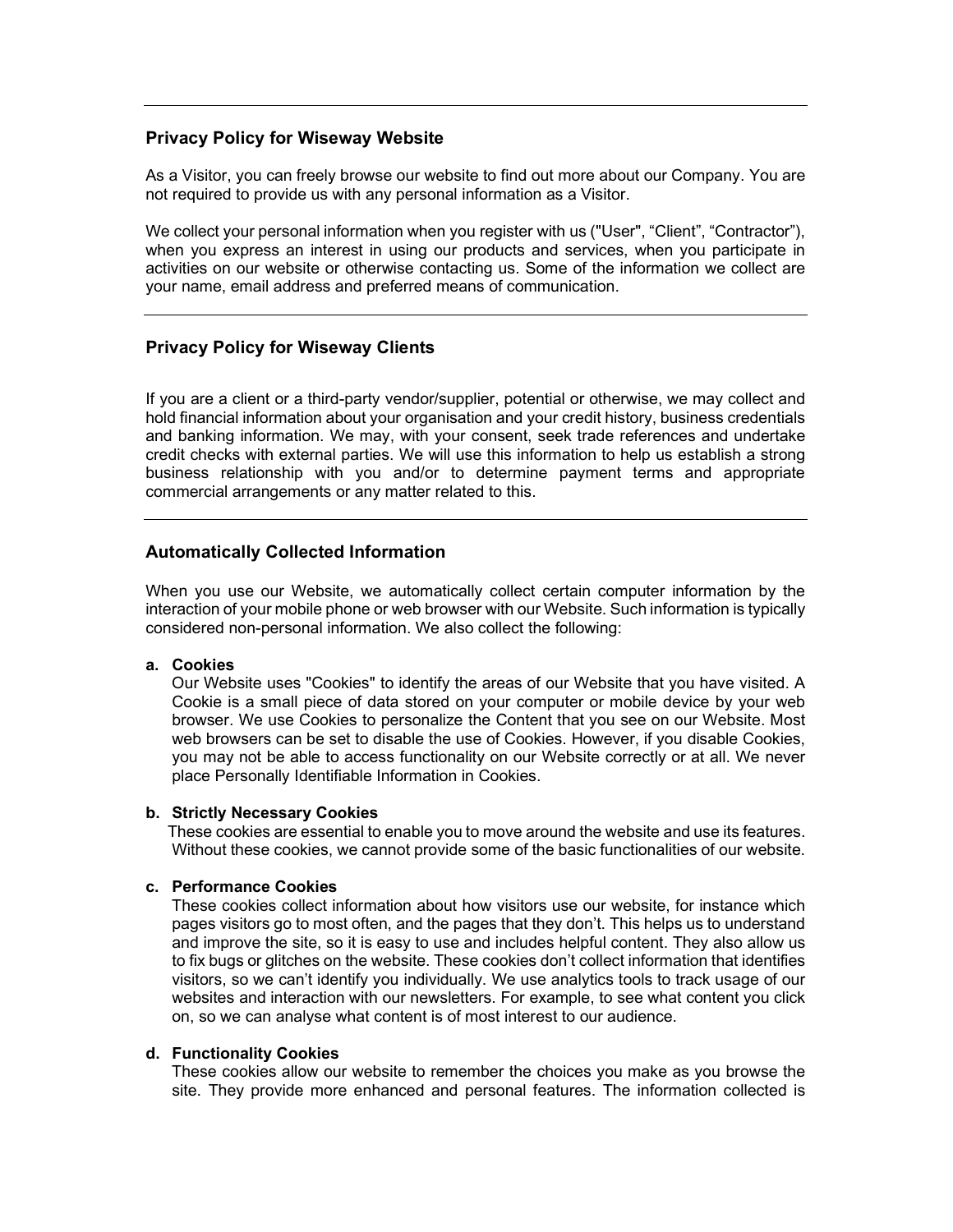anonymised and they cannot track your browsing activity on other sites once you leave our site.

#### e. Third Party Tracking Tools

 We also use third party tracking tools to improve the performance and features of our Website. These third-party tracking tools are designed to collect only non-personal information about your use of our Website. However, you understand that such tools are created and managed by parties outside our control. As such, we are not responsible for what information is captured by such third parties or how such third parties use and protect that information

#### f. Log Information

 We automatically receive information from your web browser or mobile device. This information includes the name of the website from which you entered our Website, if any, as well as the name of the website to which you're headed when you leave our website. This information also includes the IP address of your computer/proxy server that you use to access the Internet, your Internet Website provider name, web browser type, type of mobile device, and computer operating system. We use all this information to analyse trends among our Users to help improve our Website.

## Your Possible Actions on Automatically Collected Information

You can turn cookies off at any time, by going into your browser settings, however this may have a detrimental effect on your user experience. If you are happy to continue letting us use cookies in the ways set out in this Notice, to help us guide our work, then you need not do anything.

# How We Collect Your Personal Information

Generally, we may collect personal information directly from you when you:

- register to use any of our services;
- use any of our services;
- from publicly available sources of information;
- information directly collected or received from an external agency where it is deemed necessary and considered normal business practice, so that we can continue to provide you with our services;
- third parties such as from referees (in the case of prospective employees) and credit reporting agencies (in the case of customers and prospective customers);
- from our own records of how you use our services;
- contact our support team; and
- visit our sites.

We usually collect personal information directly from the individual when that individual registers or updates information on our systems. We may collect personal information from the individual or the individual's employer.

Collection of information may also include collecting personal information via scanners, card readers, terminals, turnstiles, access control devices, and other means.

Personal information may be held in our general business management and record keeping systems (including email accounts and servers).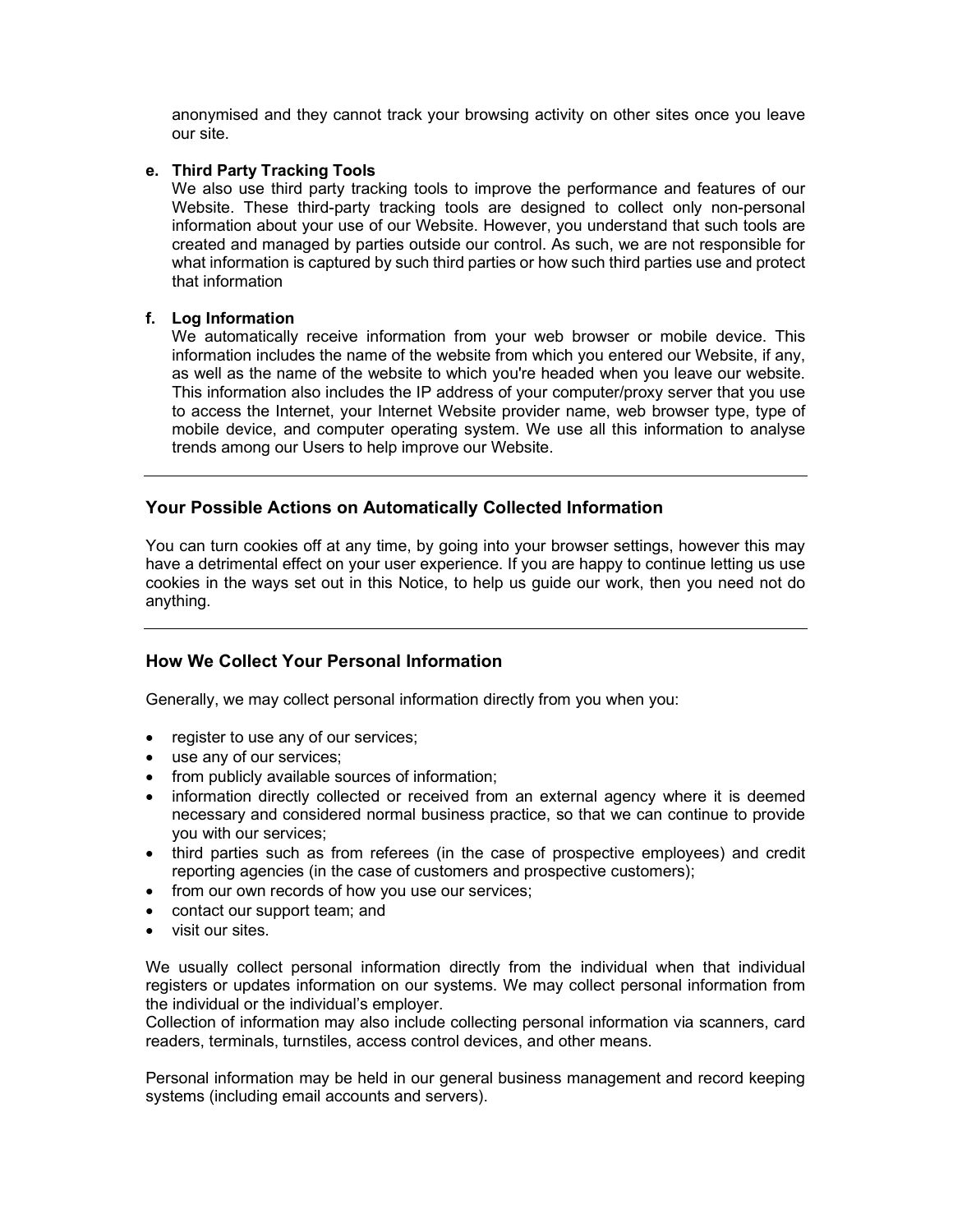# Why We Use Your Personal Information

We collect personal information for a range of legitimate purposes.

Wiseway uses your personal information to provide you with any services which you may request, or to respond to any query or complaint that you may have. We may also use your personal information to:

- verify your identity;
- provide the services you require for which you specifically provided the personal information (for example, to respond to a specific inquiry or to charge your credit card for a purchased service) or for related purposes that would reasonably be expected;
- administer and manage those services, including charging and billing you for those services (including any duties and taxes);
- inform you of ways that the services provided to you could be improved;
- conduct appropriate checks for fraud:
- research and develop our services
- gain an understanding of your needs in order for us to provide you with a better service; and
- maintain and develop our business systems and infrastructure, including testing and upgrading of these systems.

Wiseway may combine any information which it collects from you with information collected by its related companies.

## Consequences If You Withhold Personal Information

You can always choose not to provide your personal information to Wiseway or to limit the personal information you provide to us. However, if you do not provide all the information we require, this may impact the level of service we can provide to you.

## Access to Personal Information and Updating Information

It is important that the personal information we hold about you is correct and up to date. We encourage you to contact us at any time to update or correct information we hold about you.

You can request access to your personal information by sending a request to Wiseway's Privacy Officer in writing or by email. The contact details for the Privacy Officer appear later in this Policy. We will normally provide you with access to this information, provided that the request falls within the requirements of the relevant privacy legislation, your request is reasonable and appropriate notice has been provided to us. We may require you to pay any archiving or retrieval costs associated with this prior to providing that information to you.

We will not disclose commercially sensitive information to you.

We will respond by email or letter to you in relation to your request for information within a reasonable period (usually within 30 days) and if reasonable, will provide access in the manner you have requested, or in an alternative manner, provided it is practicable for us to do so. If it is not reasonable or practicable to do so, we will let you know.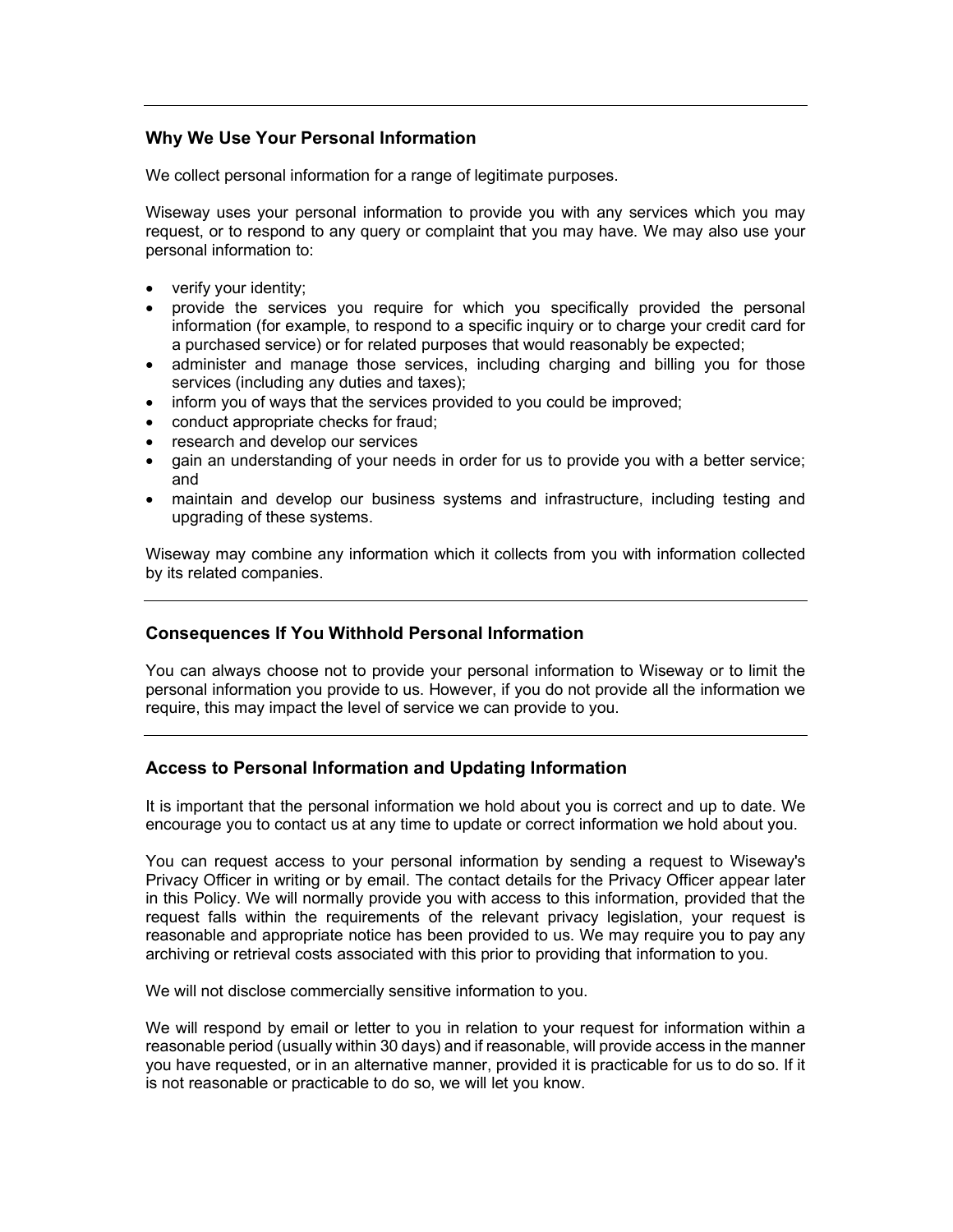If we refuse to provide access to information or to update information, we will provide you with the reasons.

# Sharing, Disclosure and Transfer of Your Personal Information to Service Providers Located Overseas

If you choose to use our products and services, we may share your personal information to our employees based in other countries.

We will take reasonable steps to ensure that Wiseway employees and third-party suppliers, wherever they are located, abide by our Privacy and other Policies, and that we do not breach your privacy. Data is securely stored, access is limited and given on a need-to-know basis, and use is for legitimate purposes only. We will not use or disclose personal information other than for the purpose for which it was collected or for a purpose reasonably related to it, except when required by law to do so unless we have your consent to do so.

## Retention of Your Personal Information

We will retain your personal information only for as long as is necessary for the purposes set out in this Privacy Policy. We will retain and use your information to the extent necessary to comply with our legal obligations (for example, if we are required to retain your data to comply with applicable laws), resolve disputes, and enforce our legal agreements and policies.

#### Information Security and Technical and Organisational Measures

Wiseway takes the privacy and security of individuals and their personal information very seriously and take every reasonable measure to protect and secure the personal data that we process. We have robust information security procedures in place to protect personal information from unauthorised access, alteration, disclosure or destruction.

#### Compliance to Other Privacy Legislations Best Practices

We are committed to comply with the privacy legislations and global privacy best practices where Wiseway operates or have data subjects.

# Information Regarding Data Protection Rights Under General Data Protection Regulation (GDPR)

For the purpose of this Privacy Policy, we are a Data Controller of your personal information. If you are from the European Economic Area (EEA), our legal basis for collecting and using your personal information, as described in this Privacy Policy, depends on the information we collect and the specific context in which we collect it. We may process your personal information because:

- we need to perform a contract with you
- you have given us permission to do so
- the processing is in our legitimate interests and it's not overridden by your rights
- to comply with the law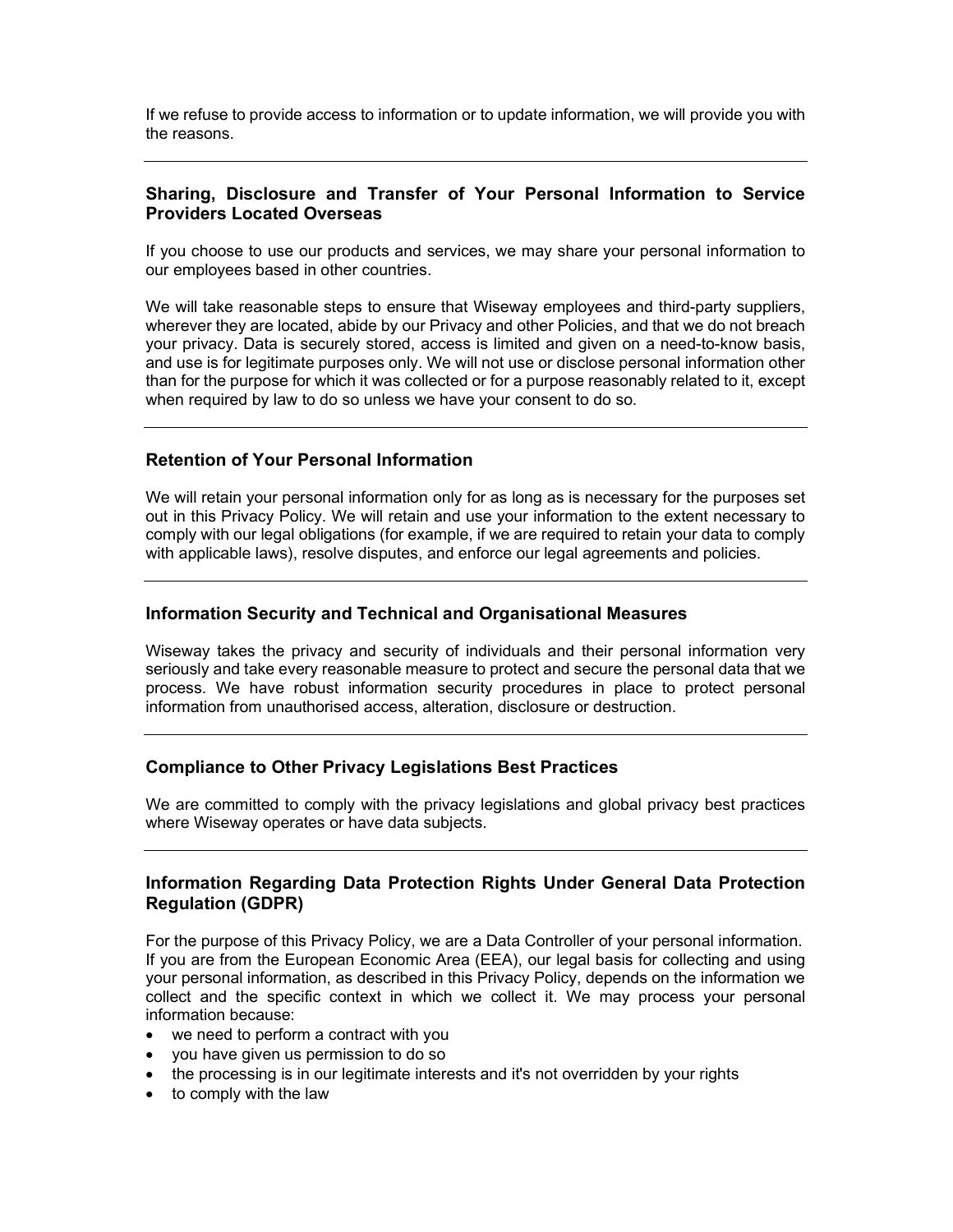If you are a resident of the European Economic Area (EEA), you have certain data protection rights. In certain circumstances, you have the following data protection rights:

- the right to access, update or to delete the personal information we have on you
- the right of rectification
- the right to object
- the right of restriction
- $\bullet$  the right to data portability
- the right to withdraw consent

Please note that we may ask you to verify your identity before responding to such requests. You have the right to complain to a Data Protection Authority about our collection and use of your personal information. For more information, please contact your local data protection authority in the European Economic Area (EEA).

# Information Regarding Data Protection Rights Under Other Privacy Legislations

Your rights as data subjects are similar to what is required by the General Data Protection Regulation. We are committed to uphold your privacy rights as imposed by the applicable privacy law as well as what are considered as best and right practices.

# Employee Privacy Roles

Wiseway has appointed a Privacy Officer (DPO).

Wiseway understands that continuous employee awareness and understanding is vital to the continued compliance of the different privacy legislations and have involved our employees in our preparation plans.

## Erasure of Information and Consequences

You may request for your data to be deleted. We will maintain certain basic biographical details which includes, amongst others, your name, address, employer and date of birth and any other information that we will reasonably need to identify you in the future. In addition, we will maintain a record of our dealings with you, including the request to delete your data. After personal data is deleted from our production servers, it may still reside in our offline backups for at least 36 months or such longer period as our clients may require. However, if a backup is restored all efforts will be made to ensure the data is deleted again.

## Links to Third-Party Websites

Our Website may contain links to other websites that are not under our direct control. These websites may have their own policies regarding privacy. We have no control of or responsibility for linked websites and provide these links solely for the convenience and information of our visitors. You access such linked Websites at your own risk. These websites are not subject to this Privacy Policy. You should check the privacy policies, if any, of those individual websites to see how the operators of those third-party websites will utilize your personal information. In addition, these websites may contain a link to Websites of our affiliates. The websites of our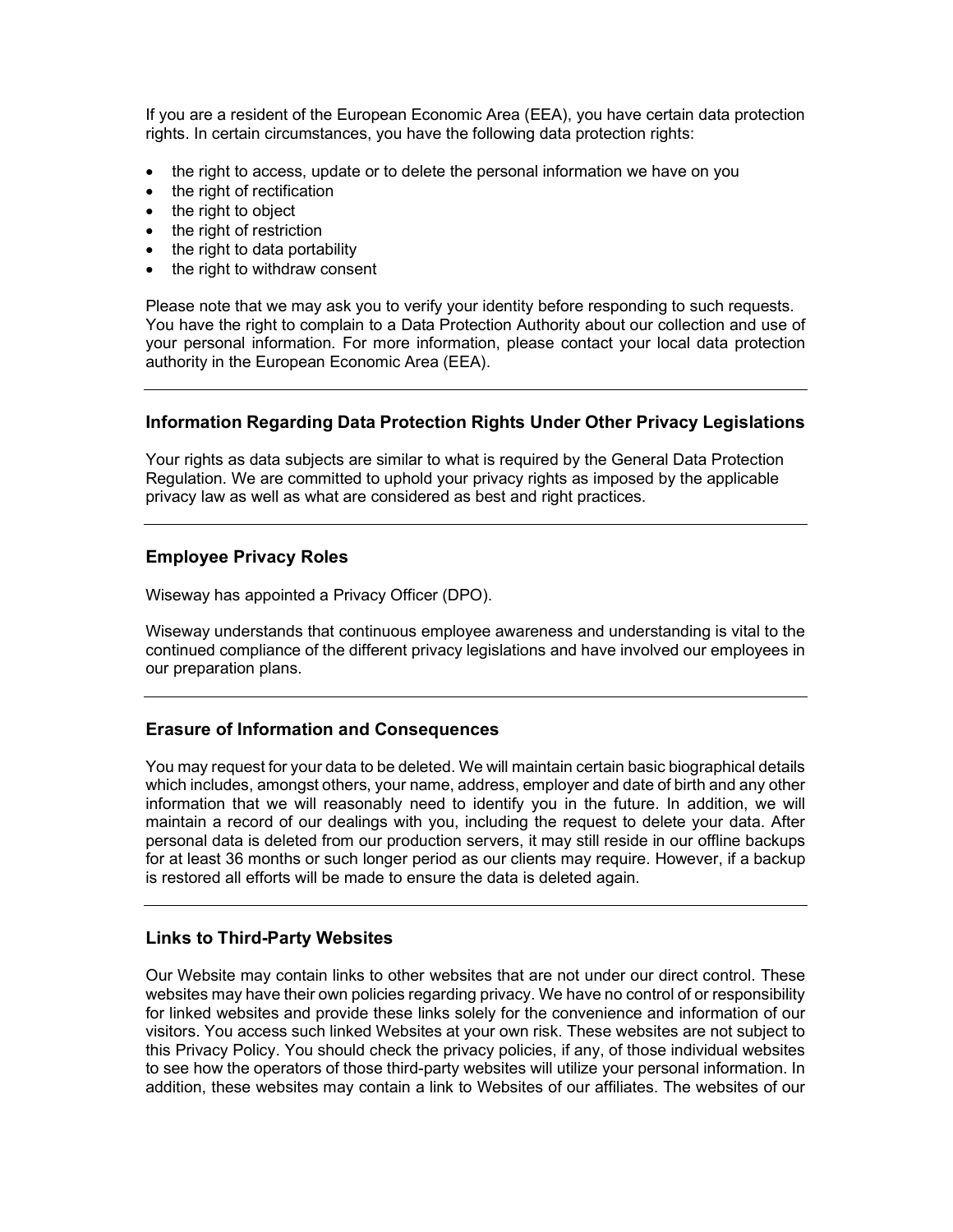affiliates are not subject to this Privacy Policy, and you should check their individual privacy policies to see how the operators of such websites will utilize your personal information.

# Our Email Policy

Our affiliates and we fully comply with national laws regarding spam. You can always opt out of receipt of further email correspondence from us and/or our affiliates. We agree that we will not sell, rent, or trade your email address to any unaffiliated third-party without your permission.

# Call Recording

You authorise Wiseway to record your telephone calls for quality, training and audit purposes. If you do not wish to have your call recorded, please let the Wiseway representative know at the beginning of your call. All call data is managed in accordance with this policy.

## Updates to Our Privacy Policy

We reserve the right to modify this Privacy Policy at any time. If we make material changes to this policy, we may notify you on our Website, by a blog post, by email, or by any method we determine. The method we chose is at our sole discretion. We will also change the "Last Updated" date at the beginning of this Privacy Policy. Any changes we make to our Privacy Policy are effective as of this Last Updated date and replace any prior Privacy Policies.

## Consequences of Non-Compliance to the Privacy Policy

Non-compliance to this policy will be dealt with by Wiseway management in an objective and fair manner. We will ensure that privacy rights of the data subjects are not violated. This applies not only to employees but to third parties as well.

## Review of Policy

We last reviewed and updated our Privacy Policy on 16 May 2022. This policy is approved by the Board of Directors on 16 May 2022. Effective date is on 16 May 2022.

## Contact Us

If you have any questions or concerns about our Privacy Practices or this Policy, or any alleged breach of privacy by Wiseway, please contact us.

The Privacy Officer Wiseway Group Ltd 39 – 43 Warren Avenue Bankstown NSW 2200 Australia Email: compliance@Wiseway.com.au